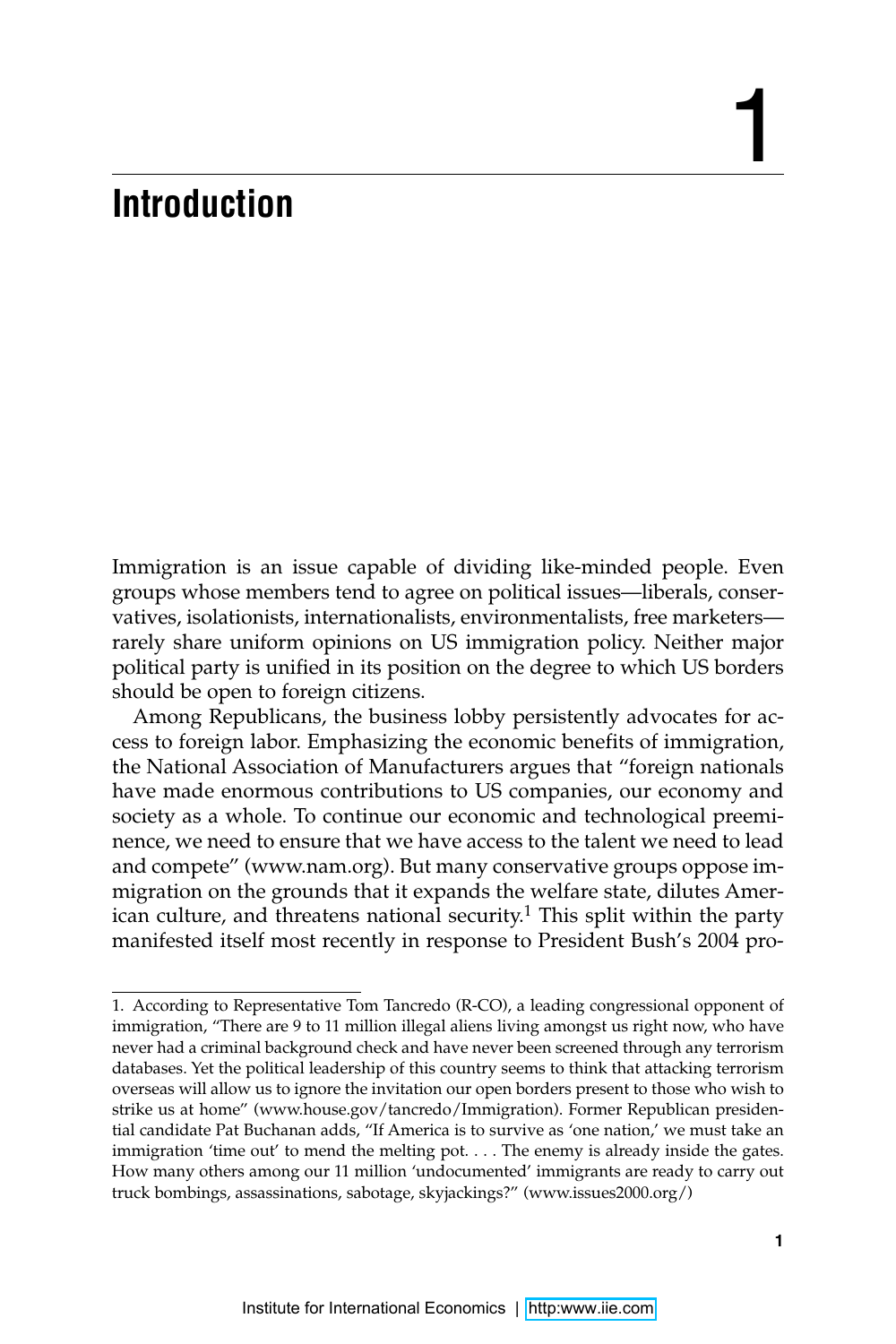posal to grant illegal immigrants temporary legal status as guest workers, an initiative supported by business interests. The sharpest criticism of the plan came from lawmakers in Bush's own party. "Our offices have been inundated with calls from dismayed constituents expressing vehement opposition to the Administration's proposal," reported a letter from two dozen congressional Republicans. "Respect for the rule of law is a core conservative value. . . . We cannot continue to allow our immigration laws to be violated and ignored.  $\dots$  Illegal aliens are by definition criminals."<sup>2</sup>

Democrats are no more united. Union leaders have joined forces with Latino groups in support of permanent legal immigration and an amnesty for illegal immigrants.3 But this stance runs counter to the opinions of many rank-and-file union members, who tend to favor closed borders (Scheve and Slaughter 2001a). Environmentalists are also split on immigration, due to its effects on US population growth. In 2004, an antiimmigration bloc attempted to gain control of the Sierra Club's board. The move failed, but the issue remains a source of conflict within the environmental movement.4

Such internecine disputes over immigration mirror differences of opinion in the electorate as a whole. When asked recently about immigrants' contributions to US society, over two-thirds of survey respondents acknowledged positive contributions (Scheve and Slaughter 2001b). But when asked what level of immigration they considered desirable, nearly half favored reducing the number of those admitted. The public thus appears to be roughly divided between those who favor scaling down immigration and those who support maintaining it at current levels. Americans appear to believe that immigration offers a range of potential benefits to the nation but simultaneously to worry about the associated costs of admitting large numbers of foreigners.

One result of divisiveness is inaction. Despite apparent agreement across the political spectrum that US immigration policy is in need of repair, the likelihood of serious reform appears slight. Current policy is widely faulted for failing to enforce at US borders and leaving large num-

#### **2** WHY DOES IMMIGRATION DIVIDE AMERICA?

<sup>2.</sup> Susan Jones, "Republican Lawmakers Won't Back Bush on Immigration," CNSNews .com, January 26, 2004. See also Christopher Wills, "Immigration, Bush Proposal Divides Republican Candidates," AP Wire, February 1, 2004, and Valerie Richardson, "Republicans Warn Bush on Immigration Policy," *Washington Times*, January 28, 2004.

<sup>3.</sup> The AFL-CIO endorses granting legal status to illegal immigrants but opposes guestworker programs that provide immigrants anything less than full labor rights, www. aflcio.org/. This position is similar to that of the National Council of La Raza, www.nclr.org, whose president praised the AFL-CIO's decision to support an amnesty: "This policy change makes the full labor movement a partner in the immigrants' rights movement; we welcome their strong defense of immigrant workers. We applaud organized labor for taking this wise and courageous action."

<sup>4.</sup> See Juliet Eilperin, "Immigration Issue Sparks Battle at Sierra Club," *Washington Post*, March 22, 2004, A02.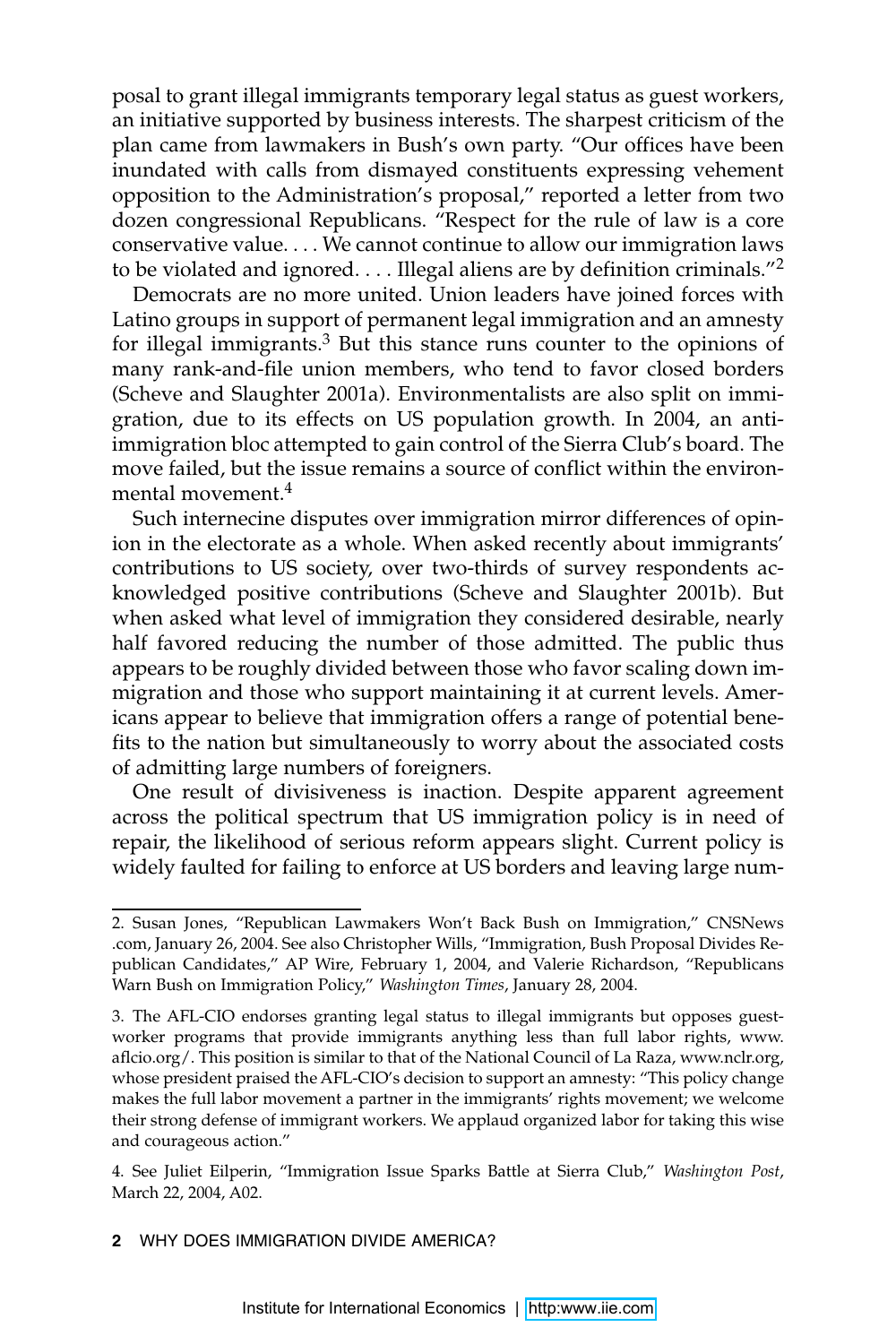bers of individuals in legal limbo. The US Census Bureau calculates that 300,000 to 500,000 net new illegal immigrants enter the United States each year (Costanzo et al. 2001). In 2004, the illegal population was estimated at 10.3 million, up from 3.8 million in 1990 (Passel 2005). In the aftermath of the 2001 terrorist attacks, the security of US borders has assumed renewed urgency. Yet border enforcement remains ineffective and the government still lacks the ability to track temporary legal immigrants.<sup>5</sup>

Few politicians or voters would endorse such high levels of illegal immigration or inadequate border controls. These outcomes appear to result from accommodation of opposing interests. Business lobbies for freer immigration but is countered by a diverse coalition that opposes open borders. The result is a system in which the government restricts the level of permanent legal immigration but allows less-visible types of immigration to adjust by changing the number of temporary work visas and the intensity with which it discourages illegal entry. Business gets access to foreign labor, but a third or more of these workers are illegal and many others are subject to the constraints of temporary immigration status. Illegality exposes US companies to legal risks and uncertainty about the labor supply and denies immigrants legal protections, ease of movement between jobs, and incentives to acquire skills and improve their communities.

### **Sources of Political Opposition to Immigration**

Like international trade, foreign investment, and other aspects of globalization, immigration changes the distribution of income within a country. In the United States, a disproportionate number of immigrants have low skill levels: 33 percent of all foreign-born adults (both legal and illegal immigrants) had less than 12 years of education in 2003, compared with only 13 percent of native-born adults. By increasing the relative supply of lowskilled labor, immigration puts downward pressure on the wages of lowskilled native-born workers. George Borjas (2003) finds that between 1980 and 2000 immigration had the largest effect on the low-skilled, reducing the wages of native-born high-school dropouts by 9 percent.<sup>6</sup> The expanding supply and declining wages of low-skilled labor benefit laborintensive industries, such as agriculture and apparel. Given these labormarket repercussions, we would expect low-skilled workers to be among

INTRODUCTION **3** 

<sup>5.</sup> See Camarota (2002). In 2004 the US government announced that a contract had been awarded to the firm Accenture to develop a system to manage US borders and monitor entry and exit by foreigners, www.dhs.gov/dhspublic/index.jsp.

<sup>6.</sup> Many early studies of the labor-market consequences of immigration found that its wage impacts were small (Borjas 1999b). Recent studies find, however, that immigration depresses wages for the native workers most likely to substitute for immigrant labor (Borjas, Freeman, and Katz 1997; Borjas 2003).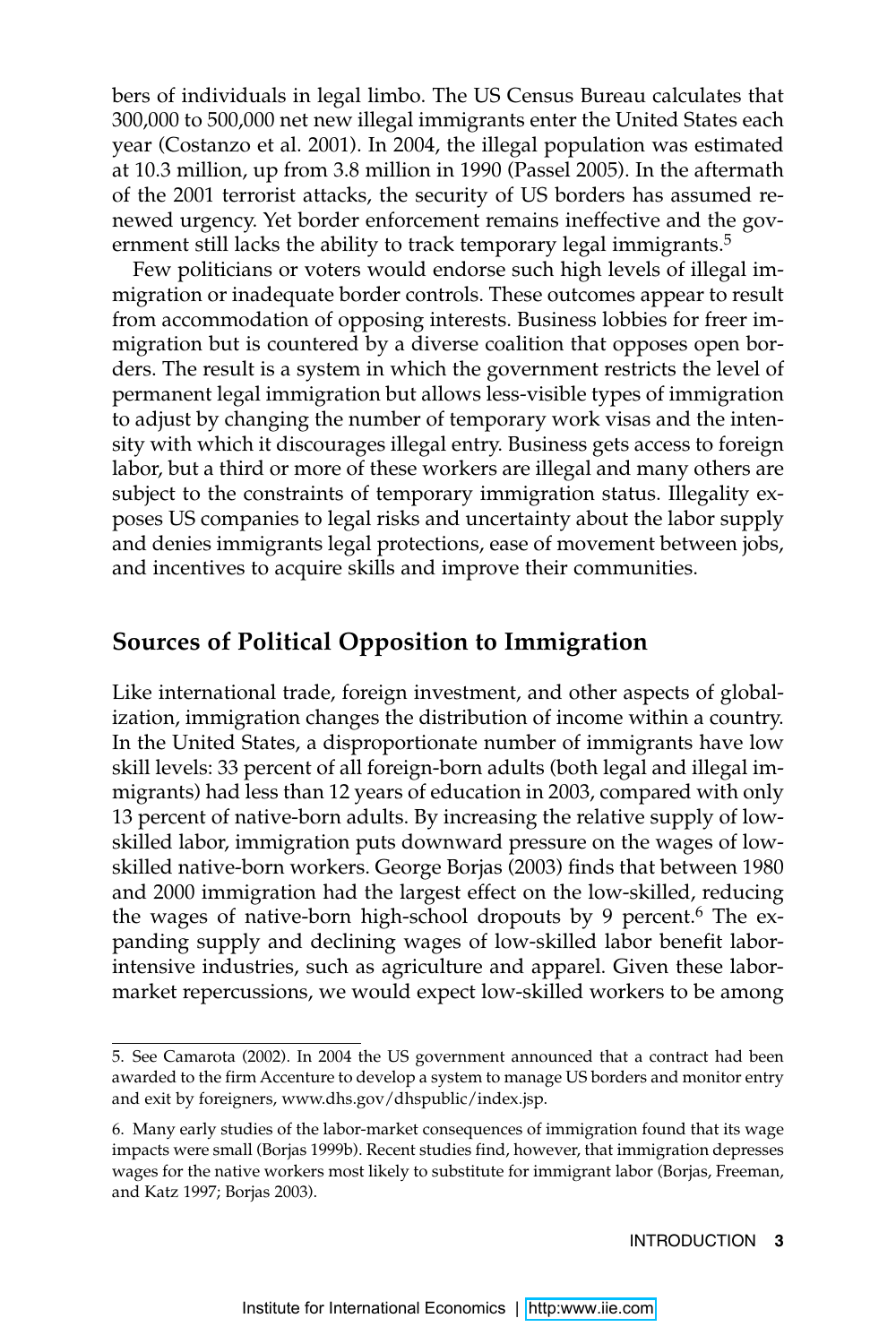those most opposed to immigration. In public-opinion surveys on immigration policy, Kenneth Scheve and Matthew Slaughter (2001b) found that opposition to immigration is indeed higher among the less educated, mirroring their skepticism about globalization in general.<sup>7</sup>

It does not appear, however, that labor-market effects alone can explain the current political divide on immigration. Adversely affected workers account for a relatively small share of the US electorate, both because the number of high-school dropouts is small and because they are relatively unlikely to vote. Clearly, there are other sources of opposition to immigration besides its consequences for labor markets. Among its myriad other effects, immigration alters public finances and politics at the local and national levels. Immigrants pay taxes, use public services, and, after naturalization, vote.

Concern that admitting low-skilled foreigners raises the net tax burden on US natives contributes to opposition to immigration. Low-skilled immigrants tend to earn relatively low wages, to contribute relatively little in taxes, and to enroll in government entitlement programs with relatively high frequency. There is abundant evidence that immigrants make greater use of welfare programs than do natives (Borjas and Hilton 1996; Borjas 1999a; Fix and Passel 2002). This pattern has persisted even after welfare reform in 1996 restricted immigrants' access to many government benefits (Zimmerman and Tumlin 1999; Fix and Passel 2002). In states with large immigrant populations, such as California, immigration appears to increase net burdens on native taxpayers substantially (Smith and Edmonston 1997).

This essay will examine the interplay between public finance and immigration policy.8 Immigration affects the incomes of natives and earlier immigrants through its impacts on labor markets and on government taxes and transfers. By increasing the relative supply of low-skilled labor, immigration clearly tends to lower the pre-tax income of low-skilled labor relative to that of high-skilled labor. These labor-market outcomes help create opposition to immigration among the less-skilled. But immigration also affects after-tax income. If immigrants have access to public assistance, public education, and other public services, and if their contributions to tax revenues are insufficient to pay for their use of these services, governments will have to raise taxes on others, reduce services to others, and/or borrow from future generations. Any of these actions is likely to be unpopular, creating the potential for political action against immigration by individuals who expect to bear its costs.

<sup>7.</sup> See Rodrik (1997, 1998), Scheve and Slaughter (2001a, 2001b, 2001c, 2004), O'Rourke and Sinnott (2001, 2003), Mayda and Rodrik (2002), Hainmueller and Hiscox (2004), and Mayda (2004).

<sup>8.</sup> I will draw heavily on the analysis and results of Hanson, Scheve, and Slaughter (2005).

**<sup>4</sup>** WHY DOES IMMIGRATION DIVIDE AMERICA?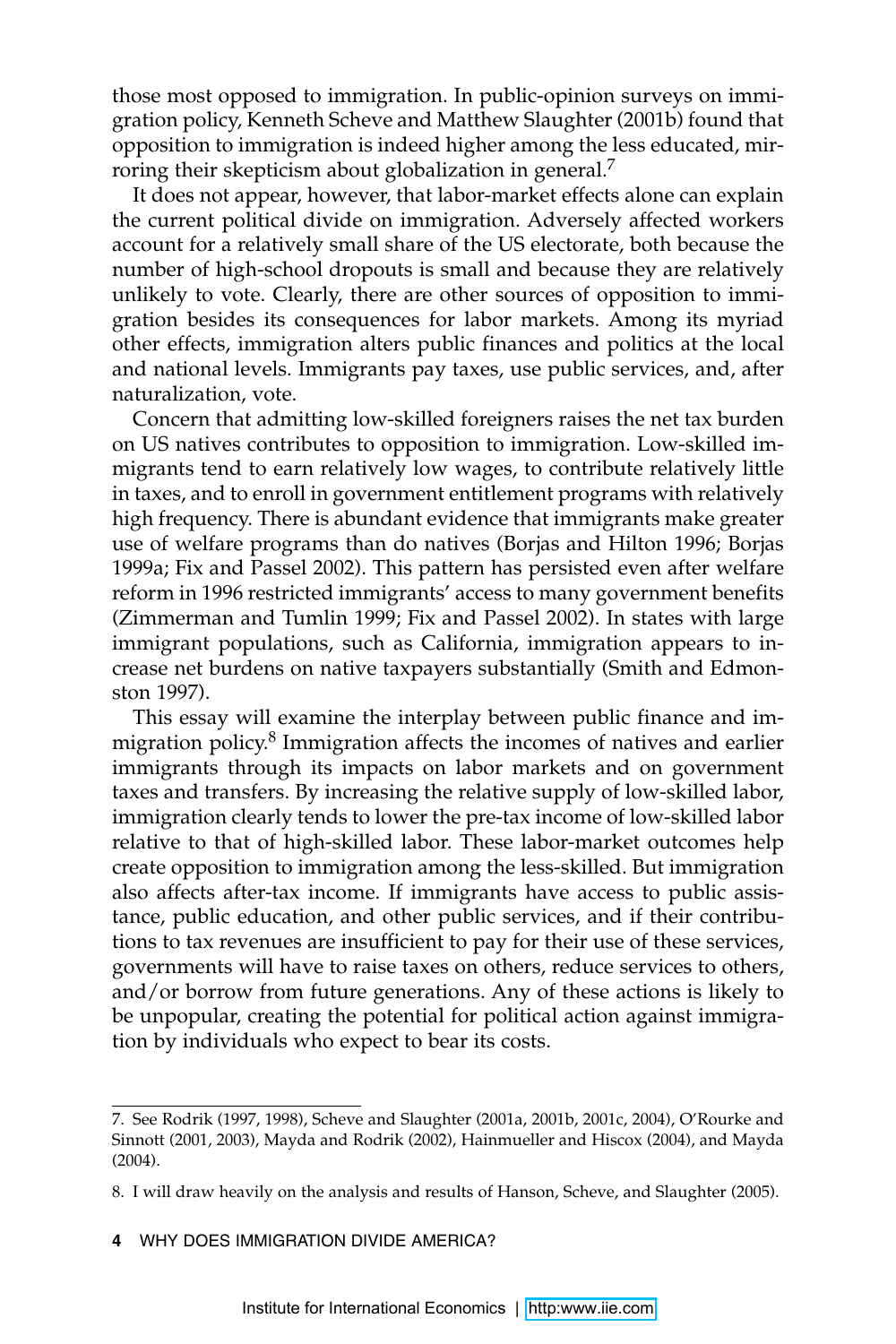The substantial variation in the tax structures and spending policies of US states helps shape the politics of immigration. California and New York, for instance, impose high state income taxes and provide generous public benefits, while Florida and Texas have no state income tax and provide markedly less generous benefits. States also vary in the sizes of their immigrant populations. A handful of states—California, Florida, Illinois, New Jersey, New York, and Texas—have for several decades served as gateways for immigrants (Borjas 1999a). Most new immigrants settle in one or another of these states, disproportionately exposing their residents to the economic consequences of immigration. Recently settlement patterns have begun to change, exposing new regions to the direct effects of immigration. Since the 1990s, the Mountain, Southern, and Plains states including, notably, Arizona, Colorado, Georgia, Nevada, and North Carolina—have begun to attract large numbers of immigrants (Passel and Zimmerman 2001; Card and Lewis 2005). Interaction between local tax and spending policies and the size of the local immigrant population determines who is subject to the costs and benefits of immigration, affecting which voters will favor immigration and which will not.

In the absence of distortionary tax and spending policies, economic theory suggests that low-skilled immigration would be supported by educated, high-skilled workers and opposed by less-educated, low-skilled workers. The available evidence is consistent with this prediction (see note 8). Theory also suggests that the positive correlation between skill and support for immigration would be strongest in states without generous welfare programs, where the labor-market effects of immigration are likely to outweigh the public-finance effects. In states whose public assistance to immigrants is more generous, the consequences of immigration for public finances are likely to be more influential politically. If such benefits are financed by progressive income taxes, as in California and New York, high-skilled, high-income individuals—who are most exposed to the fiscal burden associated with immigration—may join the low-skilled in opposing open borders.

#### **A Tale of Two Governors**

To understand better how public finance affects the politics of immigration, consider the recent histories of California and Texas. In the mid-1990s, both states had fiscally conservative governors who were rising stars in the Republican Party. Pete Wilson, elected in 1990, and George Bush, elected in 1994, were being touted as potential candidates for president; both had a great deal on the line politically.

Both governors faced difficult fiscal environments. California, battered by the post–Cold War decline in defense spending, experienced a severe recession in 1990–91 that left the state short on tax revenues. Wilson's bat-

INTRODUCTION **5**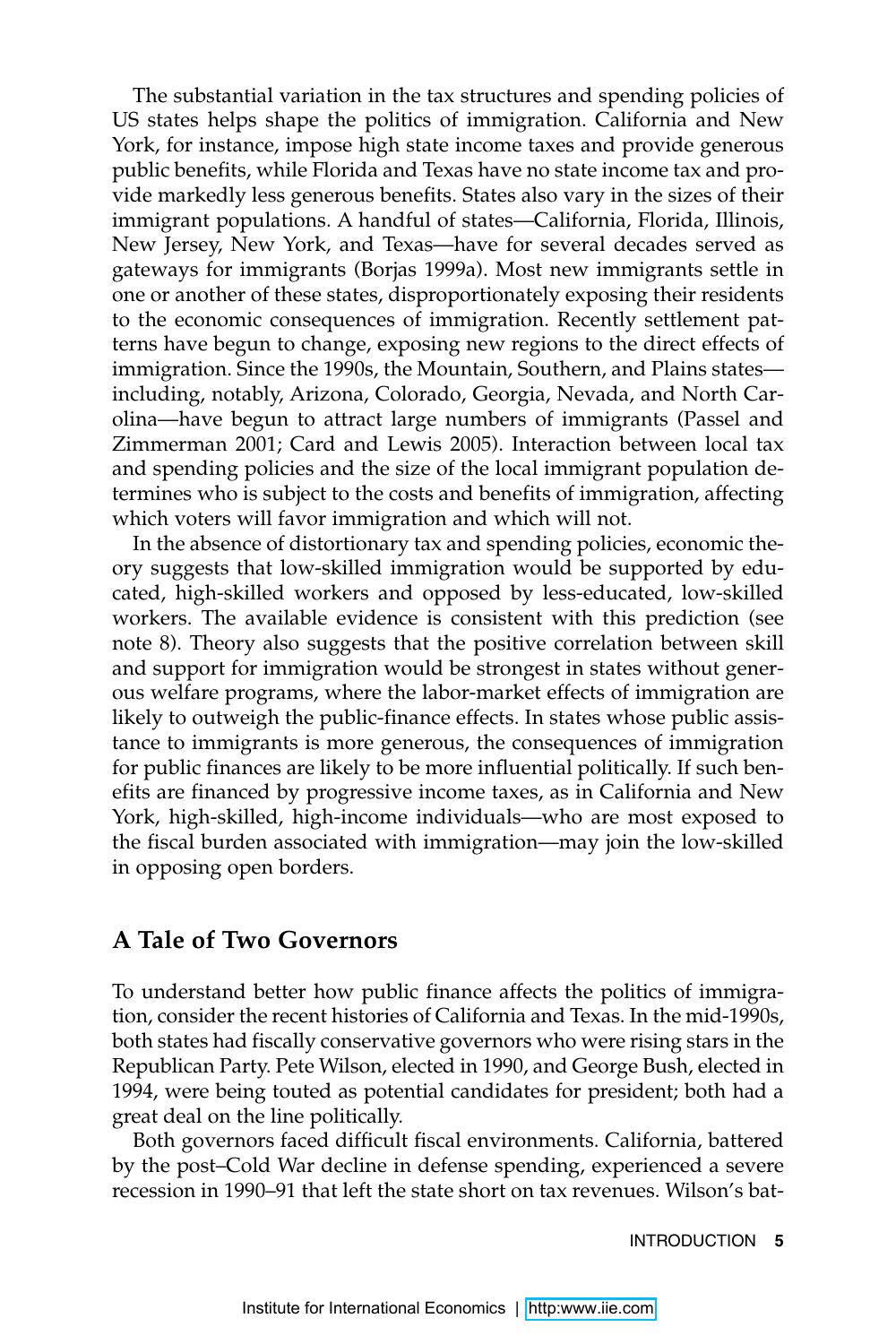tle with the state legislature over cuts in spending led to a two-month suspension of government payments. Texas bore the brunt of the savingsand-loan crisis in the late 1980s and sharp fluctuations in oil prices in the late 1980s and early 1990s. Meanwhile both states were absorbing much of the national surge in immigration. During the 1990s, as the foreignborn share of the US population grew from 8 percent to 11 percent, fully 37 percent of immigrants chose to reside in one of those two states (compared to only 17 percent of the native-born population).

Initially, Bush and Wilson appeared very similar politically. Both were unabashed free traders, and both strongly supported the North American Free Trade Agreement. When it came to immigration, however, they took very different approaches. Wilson made restrictions on public benefits for immigrants the centerpiece of his strategy to control spending in California. Most memorably, he backed Proposition 187, a ballot measure to deny public services to illegal immigrants.9 Bush embraced Texas's immigrant population and courted Latino voters, even campaigning in Spanish.<sup>10</sup> He distanced himself from Proposition 187 and declared that he would not support such a measure in Texas.<sup>11</sup> In his 1998 gubernatorial bid, Bush won 49 percent of the Latino vote (and 69 percent of the total vote), the strongest showing ever among Texas Hispanics by a Republican in a statewide electoral race.<sup>12</sup>

History has already rendered its verdict on these strategies: Bush became president, and Wilson's success was short-lived. He did manage to get Proposition 187 passed, with the support of 59 percent of California voters. Subsequent political backlash against the measure, however, led to successful court challenges and inspired the Latino community and other pro-immigrant groups to organize in opposition to Wilson and the state Republican Party ("Nothing but Gravel in Their Pan," *The Economist,*  March 7, 2002). The legacy of Proposition 187 appeared to contribute to the party's poor showing in statewide elections in 1998 and to Wilson's failed 2000 presidential campaign.

The experiences of California and Texas demonstrate how local tax and spending policies can influence the politics of immigration. In California, with its progressive income taxes and generous public benefits, highincome voters—an important constituency within the Republican Party saw immigration as increasing their tax burden. These individuals, along-

**6** WHY DOES IMMIGRATION DIVIDE AMERICA?

<sup>9.</sup> Julie Marquis, "Wilson Blames Ills on Illegal Immigrants," *Los Angeles Times*, October 17, 1994, B1.

<sup>10.</sup> R. G. Ratcliffe, "Bush Ads Aim for Big Share of Hispanic Vote; Governor Speaks Spanish in Radio Spots," *Houston Chronicle*, August 15, 1998, A33.

<sup>11.</sup> Juan Palomo, "The Cool Headed Governor," *Hispanic Business*, December 1995, 12–16.

<sup>12.</sup> Ken Herman, "Bush Proves Ethnic Bona Fides," *Atlanta Journal and Constitution*, November 13, 1998, 4C.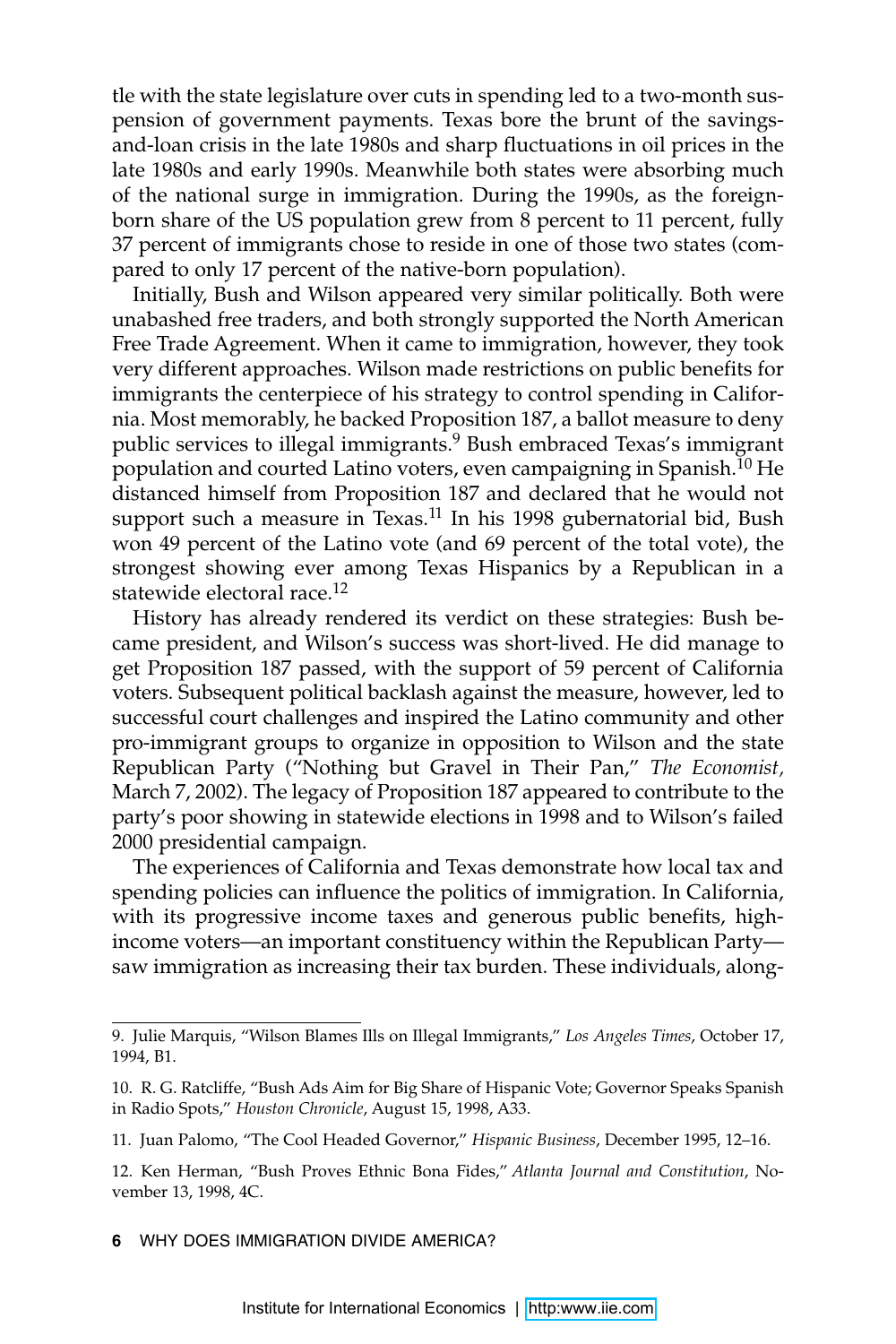side conservatives who opposed illegal immigration on law-and-order grounds, were an important source of pressure on Wilson to restrict fiscal transfers to immigrants (Louis Freedberg, "Wilson Defends Stance on Illegals," *San Francisco Chronicle,* June 23, 1994, A2). Texas, by contrast, has a weaker safety net and relies on regressive forms of taxation, including a sales tax. The state's high-income voters may have perceived immigration as having less impact on their tax obligations, giving Bush greater latitude in addressing the issue.<sup>13</sup> In Texas and other states where the labormarket effects of immigration tend to overshadow its public-finance effects, political opposition to immigration appears to be less organized.

## **Noneconomic Factors and Attitudes Toward Immigration**

Pressures on labor markets and public finances are by no means the only sources of opposition to immigration. It has long been argued that immigration undermines US culture (Daniels 2003, Tichenor 2002). In his 1996 and 2000 presidential bids, Patrick Buchanan attempted to tap into public discontent over bilingual education and increasing ethnic diversity. Some of Buchanan's arguments are mirrored in Samuel Huntington's (2004) influential critique of recent immigration from Mexico and elsewhere in Latin America. Huntington claims that the culture and values of Latino immigrants differ from those of the predominantly European immigrants who came to the United States in the late 19th and early 20th centuries. These differences, Huntington contends, impede assimilation of Latino immigrants and slow the transfer of political loyalties from their home countries. As a result, the continuing surge in Latino immigration is weakening American identity.

Huntington singles out Mexican immigration both for its scale and for Mexico's contribution to inflows of illegal migrants and the concentration of immigrants in the southwest. The focus on Mexico is warranted: It has become the main source country for US immigration, accounting for over one-third of new immigrants since 1990. Evidence on whether Mexican immigration weakens American identity is, however, decidedly mixed. Huntington cites language and intermarriage as areas in which Mexican immigrants have been slow to assimilate. The data support this claim, but hardly exhibit glaring differences between immigrants from Mexico and those from other countries. After 10 years in the United States, 52 percent of Mexican immigrants report speaking English well or very well, compared to 63 percent of immigrants from other non-English-speaking coun-

<sup>13.</sup> Specifically, Texas's tax and spending policies may have allowed Governor Bush the political space to appear to be both pro-immigrant (to appeal to the state Latino vote) and fiscally conservative (to appeal to the party's base). See "Yo te quiero mucho," *The Economist*, September 28, 2000.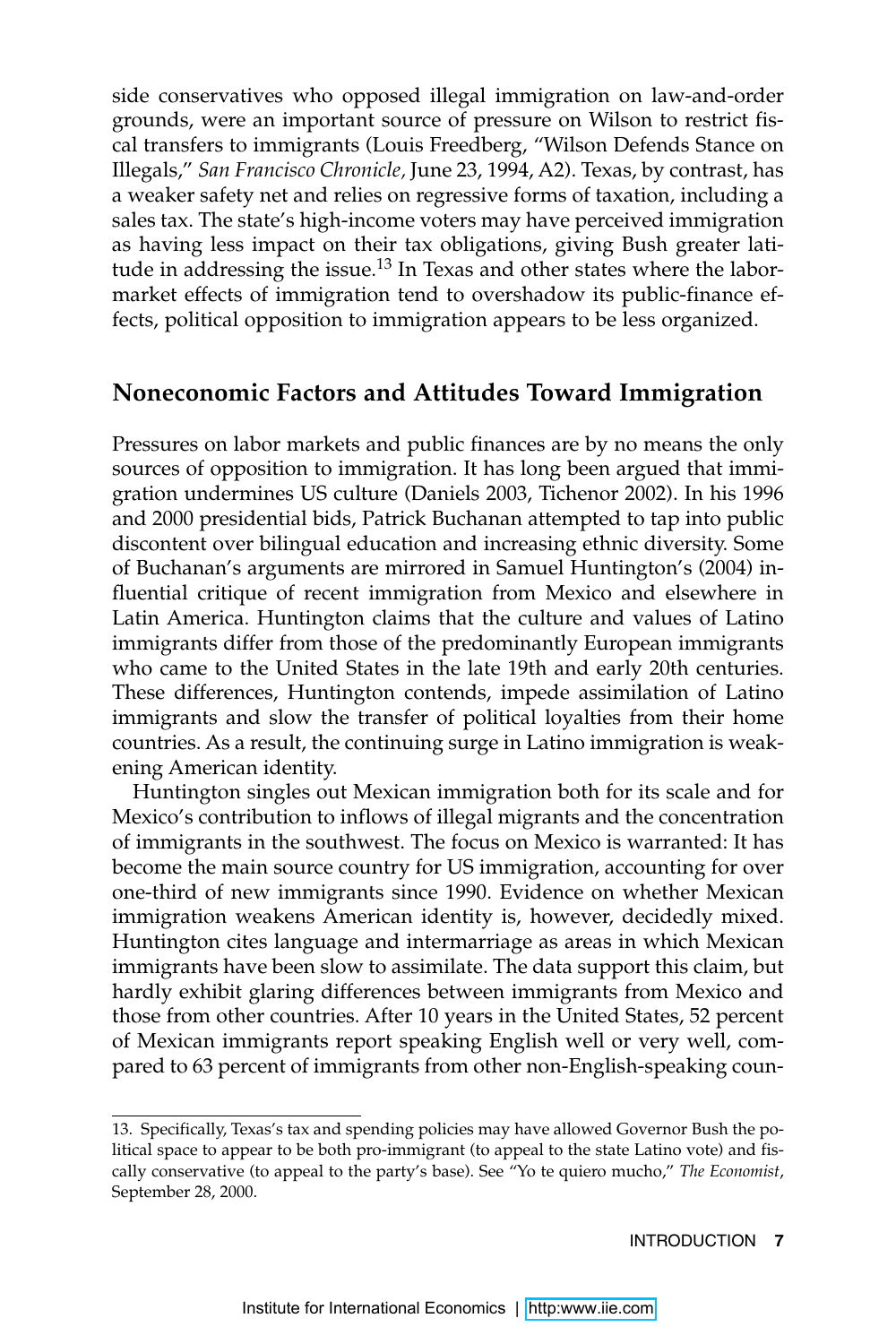tries.14 Among marriages in which at least one spouse is Mexican American (second-generation or later), 48 percent are exogamous (that is, at least one of the spouses is not of Mexican ancestry) (Duncan and Trejo 2005). Members of other immigrant groups are more likely to be fluent in English and to marry outside of their national-origin group, but the differences between Mexican and other immigrants hardly appear large enough to warrant significant concern. More broadly, Mexican immigrants' strong commitment to work, family, community, and church—noted by observers across the political spectrum—appears to align with what Huntington identifies as traditional American values.

One area in which Mexican immigrants do stand out is educational attainment. Two-thirds of recent Mexican immigrants have not completed the equivalent of a high school education (Borjas and Katz 2005). This finding mirrors the low level of educational attainment that prevails in Mexico (and in many other developing countries). Though second-generation Mexican Americans complete 42 percent more schooling than their immigrant parents, progress in educational attainment appears to lag in the third and later generations (Grogger and Trejo 2002).<sup>15</sup>

Given their limited schooling, Mexican immigrants are likely to compete for jobs with low-skilled US natives. Limited schooling also contributes to low earning potential and low net contributions to government fiscal accounts, creating potentially adverse consequences for native taxpayers in the southwestern states where Mexican immigrants tend to congregate. A distinguishing feature of Mexican immigration, then, is that its economic effects are concentrated on specific groups of native workers and taxpayers. Putting aside the cultural ramifications of open borders, one wonders to what degree the concentrated economic consequences of Mexican immigration (and of Latino immigration more generally) explain why there appears to be strong support for Buchanan's and Huntington's calls to scale back immigration from Mexico and the rest of Latin America.

This essay will focus almost exclusively on economic motivations for political opposition to immigration. I will leave unexplored the claim that opposition to immigration is rooted in conflicts over identity. My analysis will thus give cultural arguments against open borders short shrift. In defense of this approach, I will present data that appear to show that economic motivations go a long way toward accounting for individual attitudes toward immigration policy.

**8** WHY DOES IMMIGRATION DIVIDE AMERICA?

<sup>14.</sup> Excluding immigrants from all Latin American countries, the share of the foreign-born population that reports speaking English well or very well rises to 66 percent. All figures on language ability are based on data from the 2000 US Census of Population and Housing.

<sup>15.</sup> Among Mexican Americans, years of schooling averaged 8.8 for the first generation, 12.2 for the second generation, and 12.3 for the third generation between 1982 and 2002 (Duncan and Trejo 2005). See Smith (2003) for an interpretation of the data that finds evidence of greater educational progress between the second and third generations.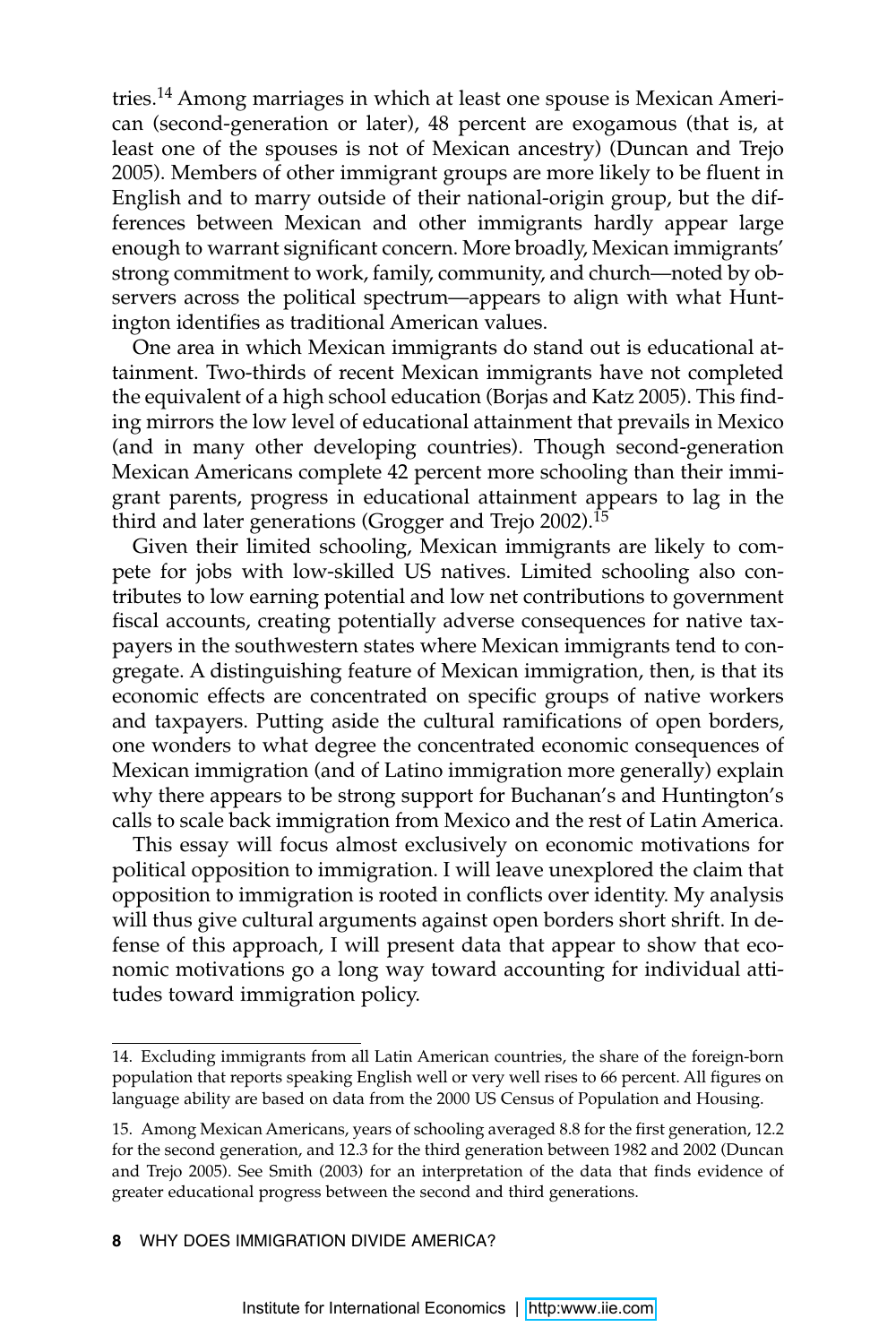The four chapters that follow develop my argument about the interaction between local public finance and preferences on immigration policy. Chapter 2 discusses current immigration policy using recent data from the Current Population Survey (CPS) to describe the evolution of US immigration trends. I will also review evidence on the labor-market consequences of immigration.

Chapter 3 examines immigrants' uptake of public benefits and the implied fiscal burden on native taxpayers. Variation in the size and composition of immigrant populations across US states suggests that immigrant demands for public services also vary by state. Furthermore, cross-state differences in the generosity of public benefits were made more extreme by federal welfare reform in 1996, which gave states discretion about which benefits to offer and whether to give immigrants access to those benefits. Among states whose immigrant populations are similar in size, those with more generous welfare programs in effect require each native household to pay for the benefits used by a greater number of immigrant households. States with generous benefits also tend to be those with progressive tax structures; thus higher-income households in these states are likely to shoulder a disproportionate share of the fiscal burden associated with providing public services to immigrants.

Chapters 2 and 3 suggest that the US residents most adversely affected by immigration will be low-wage workers, especially those in highimmigration states, and high-wage workers in high-immigration states with high immigrant uptake of welfare benefits. Chapter 4 uses data from National Election Studies surveys to examine whether opposition to immigration is stronger among individuals who expect to experience increases in labor-market competition or in net tax payments as a result of immigration. Consistent with previous studies, I find that opposition to immigration is stronger among the less educated, the group most exposed to the labor-market consequences of immigration. Building on the results of Hanson, Scheve, and Slaughter (2005), I also find the opposition of the lowskilled to be stronger in states with larger immigrant populations, where we expect the wage effects of immigration to be strongest. Among the highly educated, opposition to immigration is more intense in states where immigrants make greater use of means-tested entitlement programs. What appears decisive for this group is not residence in a high-immigration state per se, but residence in a high-immigration state characterized by high immigrant uptake of public assistance and other public benefits.

Chapter 4 suggests several potential strategies to defuse tensions over immigration and to move toward meaningful reform of US immigration policies. One such strategy is to alter the mix of immigrants admitted in favor of the high-skilled; this shift would reduce immigrant demand for public benefits and raise immigrant contributions to tax revenues. Another is to restructure immigrants' rights of access to public benefits, which would reduce immigrant draws on public expenditure.

INTRODUCTION **9**